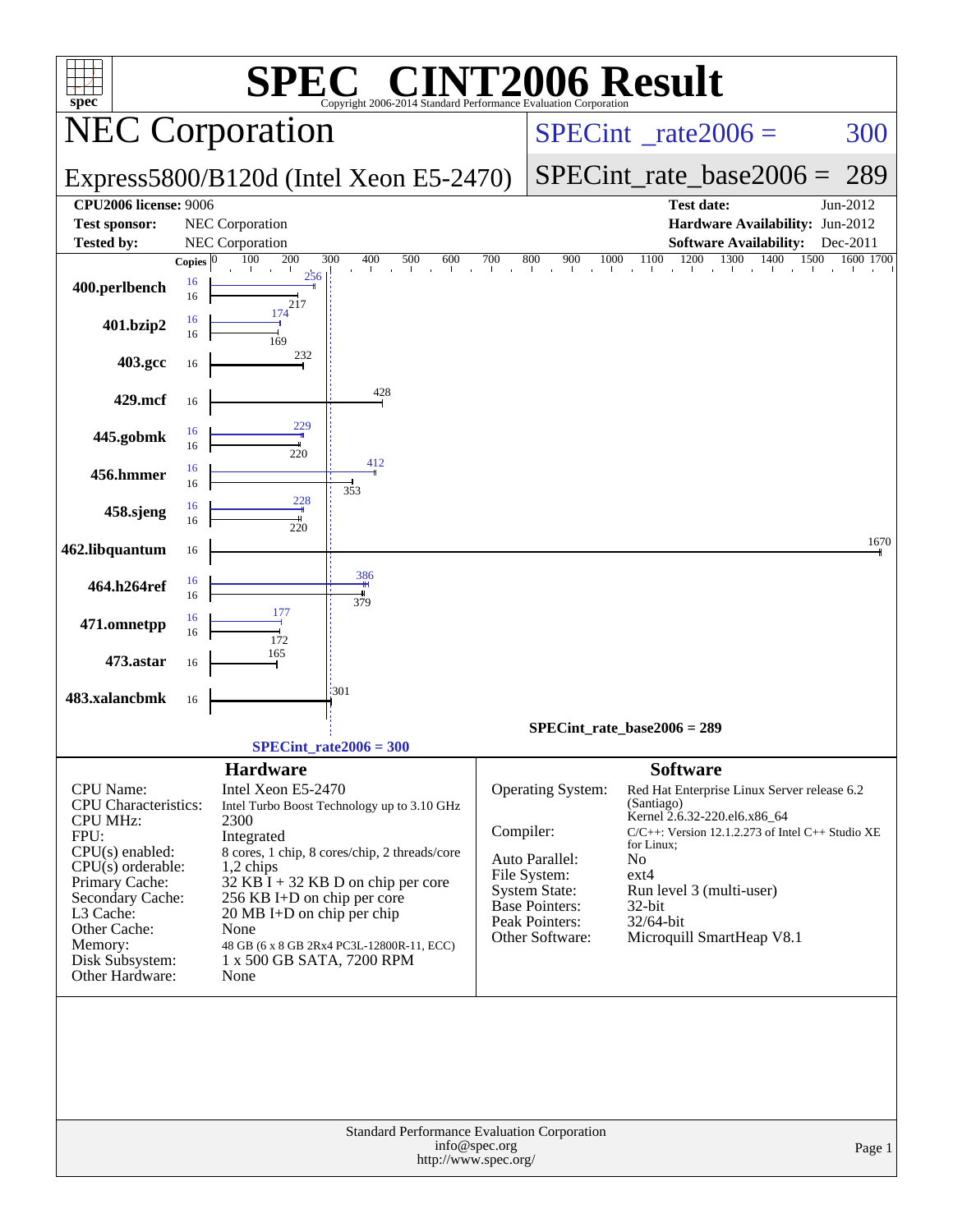

## NEC Corporation

### SPECint rate $2006 = 300$

Express5800/B120d (Intel Xeon E5-2470)

[SPECint\\_rate\\_base2006 =](http://www.spec.org/auto/cpu2006/Docs/result-fields.html#SPECintratebase2006) 289

#### **[CPU2006 license:](http://www.spec.org/auto/cpu2006/Docs/result-fields.html#CPU2006license)** 9006 **[Test date:](http://www.spec.org/auto/cpu2006/Docs/result-fields.html#Testdate)** Jun-2012

**[Test sponsor:](http://www.spec.org/auto/cpu2006/Docs/result-fields.html#Testsponsor)** NEC Corporation **[Hardware Availability:](http://www.spec.org/auto/cpu2006/Docs/result-fields.html#HardwareAvailability)** Jun-2012 **[Tested by:](http://www.spec.org/auto/cpu2006/Docs/result-fields.html#Testedby)** NEC Corporation **[Software Availability:](http://www.spec.org/auto/cpu2006/Docs/result-fields.html#SoftwareAvailability)** Dec-2011

#### **[Results Table](http://www.spec.org/auto/cpu2006/Docs/result-fields.html#ResultsTable)**

|                                                                                                          | <b>Base</b>   |                |       |                |            |                |              | <b>Peak</b>   |                |              |                |              |                |              |
|----------------------------------------------------------------------------------------------------------|---------------|----------------|-------|----------------|------------|----------------|--------------|---------------|----------------|--------------|----------------|--------------|----------------|--------------|
| <b>Benchmark</b>                                                                                         | <b>Copies</b> | <b>Seconds</b> | Ratio | <b>Seconds</b> | Ratio      | <b>Seconds</b> | <b>Ratio</b> | <b>Copies</b> | <b>Seconds</b> | <b>Ratio</b> | <b>Seconds</b> | <b>Ratio</b> | <b>Seconds</b> | <b>Ratio</b> |
| 400.perlbench                                                                                            | 16            | 719            | 218   | 720            | 217        | 721            | 217          | 16            | 600            | 260          | 612            | 255          | 610            | 256          |
| 401.bzip2                                                                                                | 16            | 914            | 169   | 913            | 169        | 914            | 169I         | 16            | 886            | 174          | 892            | 173          | 885            | 174          |
| $403.\mathrm{gcc}$                                                                                       | 16            | 555            | 232   | 560            | <b>230</b> | 556            | 232          | 16            | 555            | 232          | 560            | 230          | 556            | <u>232</u>   |
| $429$ .mcf                                                                                               | 16            | 341            | 427   | 340            | 429        | 341            | 428          | 16            | 341            | 427          | 340            | 429          | 341            | 428          |
| $445$ .gobmk                                                                                             | 16            | 763            | 220   | 766            | 219        | 754            | 223          | 16            | 732            | 229          | 747            | 225          | 725            | 231          |
| 456.hmmer                                                                                                | 16            | 422            | 354   | 422            | 353        | 424            | 352          | 16            | 362            | 412          | 362            | 412          | 366            | 408          |
| $458$ .sjeng                                                                                             | 16            | 860            | 225   | 881            | 220        | 879            | 220          | 16            | 847            | 228          | 850            | 228          | 834            | 232          |
| 462.libquantum                                                                                           | 16            | 199            | 1670  | 199            | 1670       | 199            | 1670         | 16            | 199            | 1670         | 199            | 1670         | 199            | 1670         |
| 464.h264ref                                                                                              | 16            | 935            | 379   | 925            | 383        | 940            | 377          | 16            | 898            | 394          | 918            | <b>386</b>   | 931            | 380          |
| 471.omnetpp                                                                                              | 16            | 580            | 172   | 581            | 172        | 581            | 172          | 16            | 565            | 177          | 564            | 177          | 563            | 177          |
| $473.$ astar                                                                                             | 16            | 678            | 166   | 680            | 165        | 680            | 165          | 16            | 678            | 166          | 680            | 165          | 680            | <b>165</b>   |
| 483.xalancbmk                                                                                            | 16            | 366            | 302   | 369            | 299        | 366            | 301          | 16            | 366            | 302          | 369            | 299          | 366            | <b>301</b>   |
| Results appear in the order in which they were run. Bold underlined text indicates a median measurement. |               |                |       |                |            |                |              |               |                |              |                |              |                |              |

#### **[Submit Notes](http://www.spec.org/auto/cpu2006/Docs/result-fields.html#SubmitNotes)**

 The numactl mechanism was used to bind copies to processors. The config file option 'submit' was used to generate numactl commands to bind each copy to a specific processor. For details, please see the config file.

#### **[Operating System Notes](http://www.spec.org/auto/cpu2006/Docs/result-fields.html#OperatingSystemNotes)**

Stack size set to unlimited using "ulimit -s unlimited"

#### **[Platform Notes](http://www.spec.org/auto/cpu2006/Docs/result-fields.html#PlatformNotes)**

 BIOS Settings: Energy Performance: Performance Memory Voltage: 1.5 V

#### **[General Notes](http://www.spec.org/auto/cpu2006/Docs/result-fields.html#GeneralNotes)**

Environment variables set by runspec before the start of the run: LD\_LIBRARY\_PATH = "/home/cpu2006/libs/32:/home/cpu2006/libs/64"

 Added glibc-static-2.12-1.47.el6.x86\_64.rpm to enable static linking

 Transparent Huge Pages enabled with: echo always > /sys/kernel/mm/redhat\_transparent\_hugepage/enabled Filesystem page cache cleared with:<br>echo 1> /proc/sys/ym/drop cac /proc/sys/vm/drop\_caches

Continued on next page

Standard Performance Evaluation Corporation [info@spec.org](mailto:info@spec.org) <http://www.spec.org/>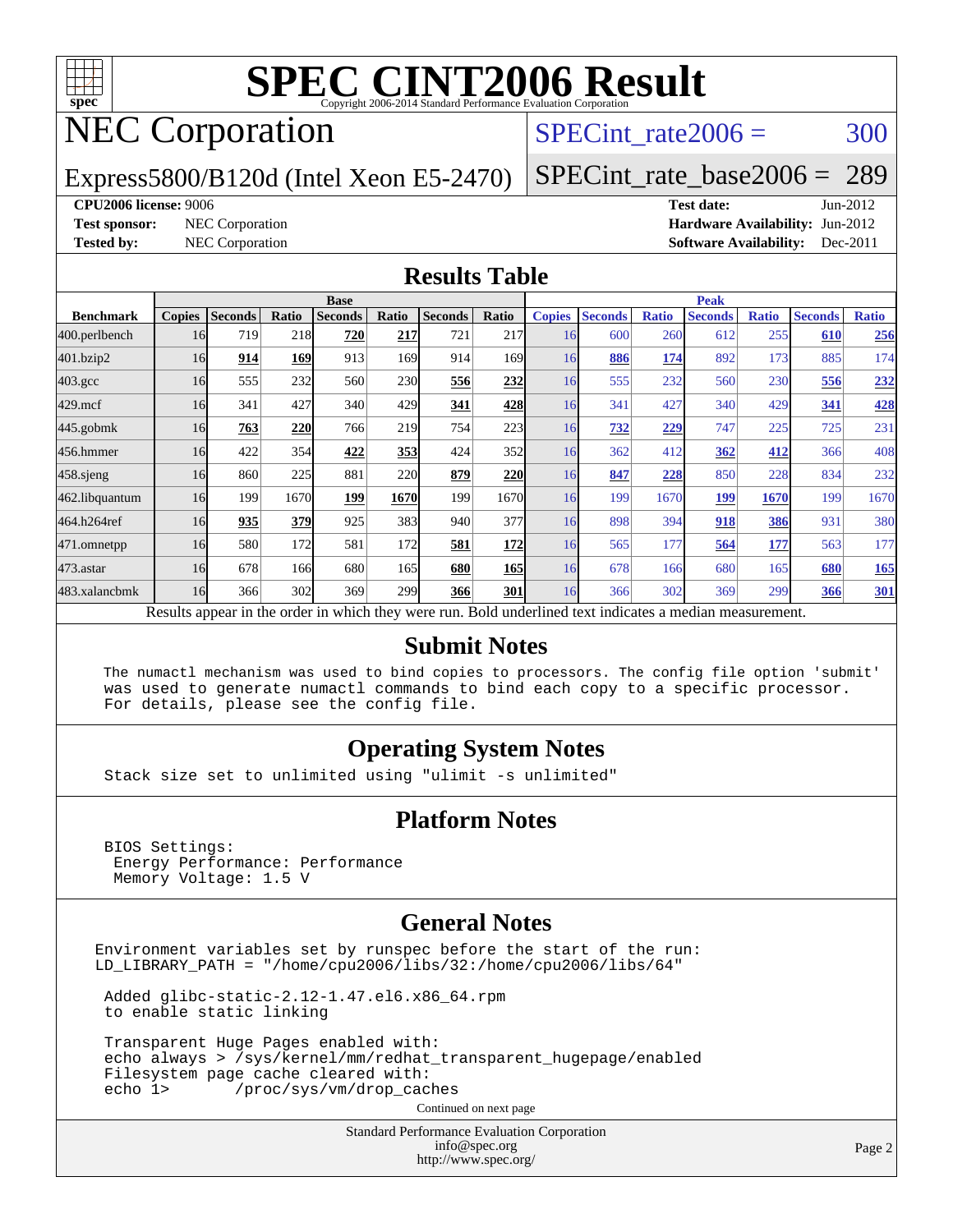

## **NEC Corporation**

SPECint rate $2006 = 300$ 

[SPECint\\_rate\\_base2006 =](http://www.spec.org/auto/cpu2006/Docs/result-fields.html#SPECintratebase2006) 289

Express5800/B120d (Intel Xeon E5-2470)

**[Tested by:](http://www.spec.org/auto/cpu2006/Docs/result-fields.html#Testedby)** NEC Corporation **[Software Availability:](http://www.spec.org/auto/cpu2006/Docs/result-fields.html#SoftwareAvailability)** Dec-2011

**[CPU2006 license:](http://www.spec.org/auto/cpu2006/Docs/result-fields.html#CPU2006license)** 9006 **[Test date:](http://www.spec.org/auto/cpu2006/Docs/result-fields.html#Testdate)** Jun-2012 **[Test sponsor:](http://www.spec.org/auto/cpu2006/Docs/result-fields.html#Testsponsor)** NEC Corporation **NEC Corporation [Hardware Availability:](http://www.spec.org/auto/cpu2006/Docs/result-fields.html#HardwareAvailability)** Jun-2012

#### **[General Notes \(Continued\)](http://www.spec.org/auto/cpu2006/Docs/result-fields.html#GeneralNotes)**

 runspec command invoked through numactl i.e.: numactl --interleave=all runspec <etc>

## **[Base Compiler Invocation](http://www.spec.org/auto/cpu2006/Docs/result-fields.html#BaseCompilerInvocation)**

[C benchmarks](http://www.spec.org/auto/cpu2006/Docs/result-fields.html#Cbenchmarks):  $inc -m32$ 

[C++ benchmarks:](http://www.spec.org/auto/cpu2006/Docs/result-fields.html#CXXbenchmarks) [icpc -m32](http://www.spec.org/cpu2006/results/res2012q3/cpu2006-20120617-22953.flags.html#user_CXXbase_intel_icpc_4e5a5ef1a53fd332b3c49e69c3330699)

**[Base Portability Flags](http://www.spec.org/auto/cpu2006/Docs/result-fields.html#BasePortabilityFlags)**

 400.perlbench: [-DSPEC\\_CPU\\_LINUX\\_IA32](http://www.spec.org/cpu2006/results/res2012q3/cpu2006-20120617-22953.flags.html#b400.perlbench_baseCPORTABILITY_DSPEC_CPU_LINUX_IA32) 462.libquantum: [-DSPEC\\_CPU\\_LINUX](http://www.spec.org/cpu2006/results/res2012q3/cpu2006-20120617-22953.flags.html#b462.libquantum_baseCPORTABILITY_DSPEC_CPU_LINUX) 483.xalancbmk: [-DSPEC\\_CPU\\_LINUX](http://www.spec.org/cpu2006/results/res2012q3/cpu2006-20120617-22953.flags.html#b483.xalancbmk_baseCXXPORTABILITY_DSPEC_CPU_LINUX)

### **[Base Optimization Flags](http://www.spec.org/auto/cpu2006/Docs/result-fields.html#BaseOptimizationFlags)**

[C benchmarks](http://www.spec.org/auto/cpu2006/Docs/result-fields.html#Cbenchmarks):

[-xSSE4.2](http://www.spec.org/cpu2006/results/res2012q3/cpu2006-20120617-22953.flags.html#user_CCbase_f-xSSE42_f91528193cf0b216347adb8b939d4107) [-ipo](http://www.spec.org/cpu2006/results/res2012q3/cpu2006-20120617-22953.flags.html#user_CCbase_f-ipo) [-O3](http://www.spec.org/cpu2006/results/res2012q3/cpu2006-20120617-22953.flags.html#user_CCbase_f-O3) [-no-prec-div](http://www.spec.org/cpu2006/results/res2012q3/cpu2006-20120617-22953.flags.html#user_CCbase_f-no-prec-div) [-opt-prefetch](http://www.spec.org/cpu2006/results/res2012q3/cpu2006-20120617-22953.flags.html#user_CCbase_f-opt-prefetch) [-opt-mem-layout-trans=3](http://www.spec.org/cpu2006/results/res2012q3/cpu2006-20120617-22953.flags.html#user_CCbase_f-opt-mem-layout-trans_a7b82ad4bd7abf52556d4961a2ae94d5)

[C++ benchmarks:](http://www.spec.org/auto/cpu2006/Docs/result-fields.html#CXXbenchmarks)

[-xSSE4.2](http://www.spec.org/cpu2006/results/res2012q3/cpu2006-20120617-22953.flags.html#user_CXXbase_f-xSSE42_f91528193cf0b216347adb8b939d4107) [-ipo](http://www.spec.org/cpu2006/results/res2012q3/cpu2006-20120617-22953.flags.html#user_CXXbase_f-ipo) [-O3](http://www.spec.org/cpu2006/results/res2012q3/cpu2006-20120617-22953.flags.html#user_CXXbase_f-O3) [-no-prec-div](http://www.spec.org/cpu2006/results/res2012q3/cpu2006-20120617-22953.flags.html#user_CXXbase_f-no-prec-div) [-opt-prefetch](http://www.spec.org/cpu2006/results/res2012q3/cpu2006-20120617-22953.flags.html#user_CXXbase_f-opt-prefetch) [-opt-mem-layout-trans=3](http://www.spec.org/cpu2006/results/res2012q3/cpu2006-20120617-22953.flags.html#user_CXXbase_f-opt-mem-layout-trans_a7b82ad4bd7abf52556d4961a2ae94d5) [-Wl,-z,muldefs](http://www.spec.org/cpu2006/results/res2012q3/cpu2006-20120617-22953.flags.html#user_CXXbase_link_force_multiple1_74079c344b956b9658436fd1b6dd3a8a) [-L/opt/SmartHeap\\_8.1/lib -lsmartheap](http://www.spec.org/cpu2006/results/res2012q3/cpu2006-20120617-22953.flags.html#user_CXXbase_SmartHeap_d5ba4dfc9de25d3c657c7de7476e66c5)

### **[Base Other Flags](http://www.spec.org/auto/cpu2006/Docs/result-fields.html#BaseOtherFlags)**

[C benchmarks](http://www.spec.org/auto/cpu2006/Docs/result-fields.html#Cbenchmarks):

403.gcc: [-Dalloca=\\_alloca](http://www.spec.org/cpu2006/results/res2012q3/cpu2006-20120617-22953.flags.html#b403.gcc_baseEXTRA_CFLAGS_Dalloca_be3056838c12de2578596ca5467af7f3)

## **[Peak Compiler Invocation](http://www.spec.org/auto/cpu2006/Docs/result-fields.html#PeakCompilerInvocation)**

[C benchmarks \(except as noted below\)](http://www.spec.org/auto/cpu2006/Docs/result-fields.html#Cbenchmarksexceptasnotedbelow):

[icc -m32](http://www.spec.org/cpu2006/results/res2012q3/cpu2006-20120617-22953.flags.html#user_CCpeak_intel_icc_5ff4a39e364c98233615fdd38438c6f2)

400.perlbench: [icc -m64](http://www.spec.org/cpu2006/results/res2012q3/cpu2006-20120617-22953.flags.html#user_peakCCLD400_perlbench_intel_icc_64bit_bda6cc9af1fdbb0edc3795bac97ada53)

401.bzip2: [icc -m64](http://www.spec.org/cpu2006/results/res2012q3/cpu2006-20120617-22953.flags.html#user_peakCCLD401_bzip2_intel_icc_64bit_bda6cc9af1fdbb0edc3795bac97ada53)

Continued on next page

Standard Performance Evaluation Corporation [info@spec.org](mailto:info@spec.org) <http://www.spec.org/>

Page 3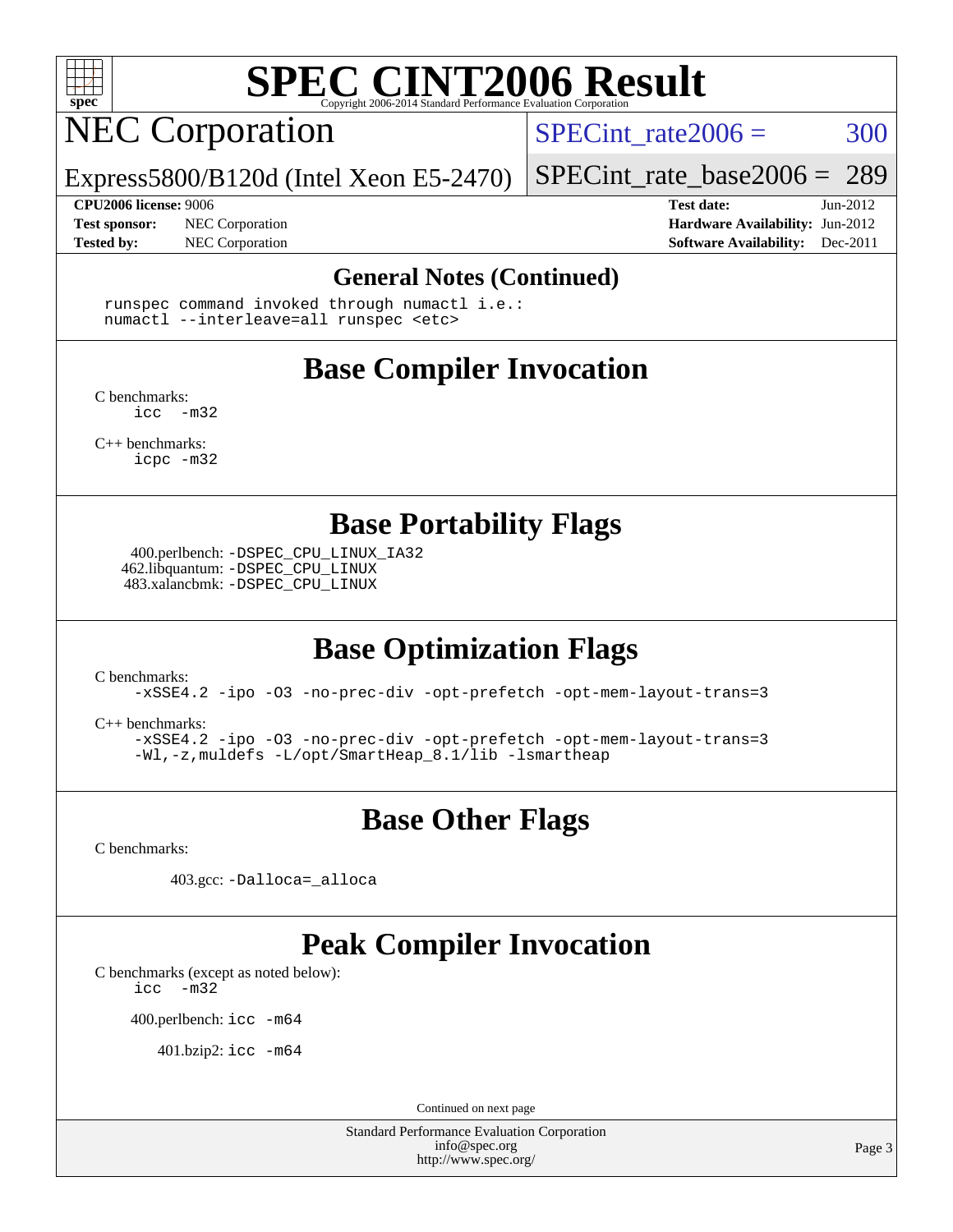

NEC Corporation

SPECint rate $2006 = 300$ 

[SPECint\\_rate\\_base2006 =](http://www.spec.org/auto/cpu2006/Docs/result-fields.html#SPECintratebase2006) 289

**[Test sponsor:](http://www.spec.org/auto/cpu2006/Docs/result-fields.html#Testsponsor)** NEC Corporation **NEC Corporation [Hardware Availability:](http://www.spec.org/auto/cpu2006/Docs/result-fields.html#HardwareAvailability)** Jun-2012

**[CPU2006 license:](http://www.spec.org/auto/cpu2006/Docs/result-fields.html#CPU2006license)** 9006 **[Test date:](http://www.spec.org/auto/cpu2006/Docs/result-fields.html#Testdate)** Jun-2012 **[Tested by:](http://www.spec.org/auto/cpu2006/Docs/result-fields.html#Testedby)** NEC Corporation **[Software Availability:](http://www.spec.org/auto/cpu2006/Docs/result-fields.html#SoftwareAvailability)** Dec-2011

## **[Peak Compiler Invocation \(Continued\)](http://www.spec.org/auto/cpu2006/Docs/result-fields.html#PeakCompilerInvocation)**

456.hmmer: [icc -m64](http://www.spec.org/cpu2006/results/res2012q3/cpu2006-20120617-22953.flags.html#user_peakCCLD456_hmmer_intel_icc_64bit_bda6cc9af1fdbb0edc3795bac97ada53)

Express5800/B120d (Intel Xeon E5-2470)

458.sjeng: [icc -m64](http://www.spec.org/cpu2006/results/res2012q3/cpu2006-20120617-22953.flags.html#user_peakCCLD458_sjeng_intel_icc_64bit_bda6cc9af1fdbb0edc3795bac97ada53)

[C++ benchmarks:](http://www.spec.org/auto/cpu2006/Docs/result-fields.html#CXXbenchmarks)

[icpc -m32](http://www.spec.org/cpu2006/results/res2012q3/cpu2006-20120617-22953.flags.html#user_CXXpeak_intel_icpc_4e5a5ef1a53fd332b3c49e69c3330699)

**[Peak Portability Flags](http://www.spec.org/auto/cpu2006/Docs/result-fields.html#PeakPortabilityFlags)**

 400.perlbench: [-DSPEC\\_CPU\\_LP64](http://www.spec.org/cpu2006/results/res2012q3/cpu2006-20120617-22953.flags.html#b400.perlbench_peakCPORTABILITY_DSPEC_CPU_LP64) [-DSPEC\\_CPU\\_LINUX\\_X64](http://www.spec.org/cpu2006/results/res2012q3/cpu2006-20120617-22953.flags.html#b400.perlbench_peakCPORTABILITY_DSPEC_CPU_LINUX_X64) 401.bzip2: [-DSPEC\\_CPU\\_LP64](http://www.spec.org/cpu2006/results/res2012q3/cpu2006-20120617-22953.flags.html#suite_peakCPORTABILITY401_bzip2_DSPEC_CPU_LP64) 456.hmmer: [-DSPEC\\_CPU\\_LP64](http://www.spec.org/cpu2006/results/res2012q3/cpu2006-20120617-22953.flags.html#suite_peakCPORTABILITY456_hmmer_DSPEC_CPU_LP64) 458.sjeng: [-DSPEC\\_CPU\\_LP64](http://www.spec.org/cpu2006/results/res2012q3/cpu2006-20120617-22953.flags.html#suite_peakCPORTABILITY458_sjeng_DSPEC_CPU_LP64) 462.libquantum: [-DSPEC\\_CPU\\_LINUX](http://www.spec.org/cpu2006/results/res2012q3/cpu2006-20120617-22953.flags.html#b462.libquantum_peakCPORTABILITY_DSPEC_CPU_LINUX) 483.xalancbmk: [-DSPEC\\_CPU\\_LINUX](http://www.spec.org/cpu2006/results/res2012q3/cpu2006-20120617-22953.flags.html#b483.xalancbmk_peakCXXPORTABILITY_DSPEC_CPU_LINUX)

### **[Peak Optimization Flags](http://www.spec.org/auto/cpu2006/Docs/result-fields.html#PeakOptimizationFlags)**

[C benchmarks](http://www.spec.org/auto/cpu2006/Docs/result-fields.html#Cbenchmarks):

Standard Performance Evaluation Corporation 400.perlbench: [-xSSE4.2](http://www.spec.org/cpu2006/results/res2012q3/cpu2006-20120617-22953.flags.html#user_peakPASS2_CFLAGSPASS2_LDCFLAGS400_perlbench_f-xSSE42_f91528193cf0b216347adb8b939d4107)(pass 2) [-prof-gen](http://www.spec.org/cpu2006/results/res2012q3/cpu2006-20120617-22953.flags.html#user_peakPASS1_CFLAGSPASS1_LDCFLAGS400_perlbench_prof_gen_e43856698f6ca7b7e442dfd80e94a8fc)(pass 1) [-ipo](http://www.spec.org/cpu2006/results/res2012q3/cpu2006-20120617-22953.flags.html#user_peakPASS2_CFLAGSPASS2_LDCFLAGS400_perlbench_f-ipo)(pass 2) [-O3](http://www.spec.org/cpu2006/results/res2012q3/cpu2006-20120617-22953.flags.html#user_peakPASS2_CFLAGSPASS2_LDCFLAGS400_perlbench_f-O3)(pass 2) [-no-prec-div](http://www.spec.org/cpu2006/results/res2012q3/cpu2006-20120617-22953.flags.html#user_peakPASS2_CFLAGSPASS2_LDCFLAGS400_perlbench_f-no-prec-div)(pass 2) [-prof-use](http://www.spec.org/cpu2006/results/res2012q3/cpu2006-20120617-22953.flags.html#user_peakPASS2_CFLAGSPASS2_LDCFLAGS400_perlbench_prof_use_bccf7792157ff70d64e32fe3e1250b55)(pass 2) [-auto-ilp32](http://www.spec.org/cpu2006/results/res2012q3/cpu2006-20120617-22953.flags.html#user_peakCOPTIMIZE400_perlbench_f-auto-ilp32) 401.bzip2: [-xSSE4.2](http://www.spec.org/cpu2006/results/res2012q3/cpu2006-20120617-22953.flags.html#user_peakPASS2_CFLAGSPASS2_LDCFLAGS401_bzip2_f-xSSE42_f91528193cf0b216347adb8b939d4107)(pass 2) [-prof-gen](http://www.spec.org/cpu2006/results/res2012q3/cpu2006-20120617-22953.flags.html#user_peakPASS1_CFLAGSPASS1_LDCFLAGS401_bzip2_prof_gen_e43856698f6ca7b7e442dfd80e94a8fc)(pass 1) [-ipo](http://www.spec.org/cpu2006/results/res2012q3/cpu2006-20120617-22953.flags.html#user_peakPASS2_CFLAGSPASS2_LDCFLAGS401_bzip2_f-ipo)(pass 2) [-O3](http://www.spec.org/cpu2006/results/res2012q3/cpu2006-20120617-22953.flags.html#user_peakPASS2_CFLAGSPASS2_LDCFLAGS401_bzip2_f-O3)(pass 2) [-no-prec-div](http://www.spec.org/cpu2006/results/res2012q3/cpu2006-20120617-22953.flags.html#user_peakPASS2_CFLAGSPASS2_LDCFLAGS401_bzip2_f-no-prec-div)(pass 2) [-prof-use](http://www.spec.org/cpu2006/results/res2012q3/cpu2006-20120617-22953.flags.html#user_peakPASS2_CFLAGSPASS2_LDCFLAGS401_bzip2_prof_use_bccf7792157ff70d64e32fe3e1250b55)(pass 2) [-opt-prefetch](http://www.spec.org/cpu2006/results/res2012q3/cpu2006-20120617-22953.flags.html#user_peakCOPTIMIZE401_bzip2_f-opt-prefetch) [-auto-ilp32](http://www.spec.org/cpu2006/results/res2012q3/cpu2006-20120617-22953.flags.html#user_peakCOPTIMIZE401_bzip2_f-auto-ilp32) [-ansi-alias](http://www.spec.org/cpu2006/results/res2012q3/cpu2006-20120617-22953.flags.html#user_peakCOPTIMIZE401_bzip2_f-ansi-alias)  $403.\text{gcc: basepeak}$  = yes  $429$ .mcf: basepeak = yes 445.gobmk: [-xSSE4.2](http://www.spec.org/cpu2006/results/res2012q3/cpu2006-20120617-22953.flags.html#user_peakPASS2_CFLAGSPASS2_LDCFLAGS445_gobmk_f-xSSE42_f91528193cf0b216347adb8b939d4107)(pass 2) [-prof-gen](http://www.spec.org/cpu2006/results/res2012q3/cpu2006-20120617-22953.flags.html#user_peakPASS1_CFLAGSPASS1_LDCFLAGS445_gobmk_prof_gen_e43856698f6ca7b7e442dfd80e94a8fc)(pass 1) [-prof-use](http://www.spec.org/cpu2006/results/res2012q3/cpu2006-20120617-22953.flags.html#user_peakPASS2_CFLAGSPASS2_LDCFLAGS445_gobmk_prof_use_bccf7792157ff70d64e32fe3e1250b55)(pass 2) [-ansi-alias](http://www.spec.org/cpu2006/results/res2012q3/cpu2006-20120617-22953.flags.html#user_peakCOPTIMIZE445_gobmk_f-ansi-alias) [-opt-mem-layout-trans=3](http://www.spec.org/cpu2006/results/res2012q3/cpu2006-20120617-22953.flags.html#user_peakCOPTIMIZE445_gobmk_f-opt-mem-layout-trans_a7b82ad4bd7abf52556d4961a2ae94d5) 456.hmmer: [-xSSE4.2](http://www.spec.org/cpu2006/results/res2012q3/cpu2006-20120617-22953.flags.html#user_peakCOPTIMIZE456_hmmer_f-xSSE42_f91528193cf0b216347adb8b939d4107) [-ipo](http://www.spec.org/cpu2006/results/res2012q3/cpu2006-20120617-22953.flags.html#user_peakCOPTIMIZE456_hmmer_f-ipo) [-O3](http://www.spec.org/cpu2006/results/res2012q3/cpu2006-20120617-22953.flags.html#user_peakCOPTIMIZE456_hmmer_f-O3) [-no-prec-div](http://www.spec.org/cpu2006/results/res2012q3/cpu2006-20120617-22953.flags.html#user_peakCOPTIMIZE456_hmmer_f-no-prec-div) [-unroll2](http://www.spec.org/cpu2006/results/res2012q3/cpu2006-20120617-22953.flags.html#user_peakCOPTIMIZE456_hmmer_f-unroll_784dae83bebfb236979b41d2422d7ec2) [-auto-ilp32](http://www.spec.org/cpu2006/results/res2012q3/cpu2006-20120617-22953.flags.html#user_peakCOPTIMIZE456_hmmer_f-auto-ilp32) 458.sjeng: [-xSSE4.2](http://www.spec.org/cpu2006/results/res2012q3/cpu2006-20120617-22953.flags.html#user_peakPASS2_CFLAGSPASS2_LDCFLAGS458_sjeng_f-xSSE42_f91528193cf0b216347adb8b939d4107)(pass 2) [-prof-gen](http://www.spec.org/cpu2006/results/res2012q3/cpu2006-20120617-22953.flags.html#user_peakPASS1_CFLAGSPASS1_LDCFLAGS458_sjeng_prof_gen_e43856698f6ca7b7e442dfd80e94a8fc)(pass 1) [-ipo](http://www.spec.org/cpu2006/results/res2012q3/cpu2006-20120617-22953.flags.html#user_peakPASS2_CFLAGSPASS2_LDCFLAGS458_sjeng_f-ipo)(pass 2) [-O3](http://www.spec.org/cpu2006/results/res2012q3/cpu2006-20120617-22953.flags.html#user_peakPASS2_CFLAGSPASS2_LDCFLAGS458_sjeng_f-O3)(pass 2) [-no-prec-div](http://www.spec.org/cpu2006/results/res2012q3/cpu2006-20120617-22953.flags.html#user_peakPASS2_CFLAGSPASS2_LDCFLAGS458_sjeng_f-no-prec-div)(pass 2) [-prof-use](http://www.spec.org/cpu2006/results/res2012q3/cpu2006-20120617-22953.flags.html#user_peakPASS2_CFLAGSPASS2_LDCFLAGS458_sjeng_prof_use_bccf7792157ff70d64e32fe3e1250b55)(pass 2) [-unroll4](http://www.spec.org/cpu2006/results/res2012q3/cpu2006-20120617-22953.flags.html#user_peakCOPTIMIZE458_sjeng_f-unroll_4e5e4ed65b7fd20bdcd365bec371b81f) [-auto-ilp32](http://www.spec.org/cpu2006/results/res2012q3/cpu2006-20120617-22953.flags.html#user_peakCOPTIMIZE458_sjeng_f-auto-ilp32)  $462$ .libquantum: basepeak = yes 464.h264ref: [-xSSE4.2](http://www.spec.org/cpu2006/results/res2012q3/cpu2006-20120617-22953.flags.html#user_peakPASS2_CFLAGSPASS2_LDCFLAGS464_h264ref_f-xSSE42_f91528193cf0b216347adb8b939d4107)(pass 2) [-prof-gen](http://www.spec.org/cpu2006/results/res2012q3/cpu2006-20120617-22953.flags.html#user_peakPASS1_CFLAGSPASS1_LDCFLAGS464_h264ref_prof_gen_e43856698f6ca7b7e442dfd80e94a8fc)(pass 1) [-ipo](http://www.spec.org/cpu2006/results/res2012q3/cpu2006-20120617-22953.flags.html#user_peakPASS2_CFLAGSPASS2_LDCFLAGS464_h264ref_f-ipo)(pass 2) [-O3](http://www.spec.org/cpu2006/results/res2012q3/cpu2006-20120617-22953.flags.html#user_peakPASS2_CFLAGSPASS2_LDCFLAGS464_h264ref_f-O3)(pass 2) [-no-prec-div](http://www.spec.org/cpu2006/results/res2012q3/cpu2006-20120617-22953.flags.html#user_peakPASS2_CFLAGSPASS2_LDCFLAGS464_h264ref_f-no-prec-div)(pass 2) [-prof-use](http://www.spec.org/cpu2006/results/res2012q3/cpu2006-20120617-22953.flags.html#user_peakPASS2_CFLAGSPASS2_LDCFLAGS464_h264ref_prof_use_bccf7792157ff70d64e32fe3e1250b55)(pass 2) [-unroll2](http://www.spec.org/cpu2006/results/res2012q3/cpu2006-20120617-22953.flags.html#user_peakCOPTIMIZE464_h264ref_f-unroll_784dae83bebfb236979b41d2422d7ec2) [-ansi-alias](http://www.spec.org/cpu2006/results/res2012q3/cpu2006-20120617-22953.flags.html#user_peakCOPTIMIZE464_h264ref_f-ansi-alias) Continued on next page

[info@spec.org](mailto:info@spec.org) <http://www.spec.org/>